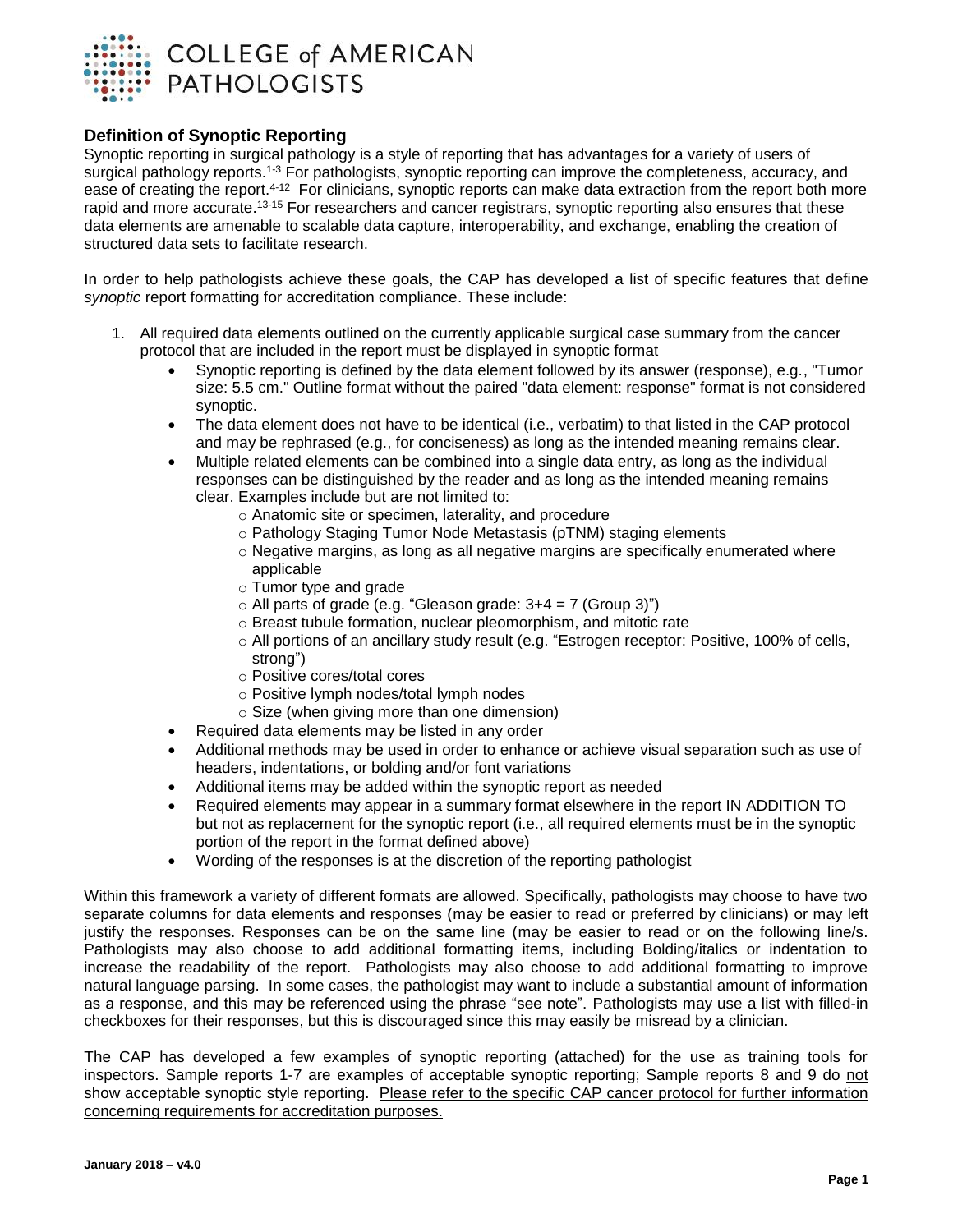### **Synoptic Report Example #1**

### **THYROID CARCINOMA**

| Procedure:                                | Total thyroidectomy      |
|-------------------------------------------|--------------------------|
| Tumor Focality:                           | Single focus             |
| Tumor Site:                               | Right lobe               |
| Tumor Size:                               | $2.3 \text{ cm}$         |
| Histologic Type:                          | Papillary carcinoma, NOS |
| Margins:                                  | Uninvolved by carcinoma  |
| Angioinvasion:                            | <b>None</b>              |
| Lymphatic Invasion:                       | Equivocal                |
| Extra-thyroidal Extension:                | Not identified           |
| Lymph nodes, # involved:                  | O                        |
| Lymph nodes, # sampled:                   | 3                        |
| Lymph nodes, levels:                      | Level VII                |
| Extranodal Extension:                     | Not identified           |
| Pathologic Stage Classification (AJCC 8): | pT2 pN0a                 |

<http://www.cap.org/ShowProperty?nodePath=/UCMCon/Contribution%20Folders/WebContent/pdf/cp-thyroid-17protocol-4000.pdf>

### **Synoptic Report Example #2**

### **CARCINOMA OF THE COLON OR RECTUM**

| <b>TUMOR SUMMARY:</b>           | Colon       |
|---------------------------------|-------------|
| Procedure:                      | Left hemic  |
| Tumor Site:                     | Left (desc  |
| Tumor Size:                     | 6 cm        |
| Tumor Perforation:              | Not identif |
| Histologic Type:                | Adenocard   |
| Grade:                          | Grade 2/4   |
| Extent:                         | Invades pe  |
| Margins:                        | Free, 2cm   |
| Treatment effect, primary site: | No prior tr |
| Lymphovascular invasion:        | Cannot be   |
| Perineural invasion:            | Not identif |
| Tumor deposits:                 | Not identif |
| Lymph nodes, # sampled:         | 24          |
| Lymph nodes, # involved:        |             |
| Stage (AJCC 8):                 | pT3 pN1a    |
|                                 |             |

Left hemicolectomy Left (descending) colon Not identified Adenocarcinoma Grade: Grade 2/4, Moderately differentiated Invades pericolonic adipose tissue Free, 2cm radial No prior treatment Cannot be determined Not identified Not identified

<http://www.cap.org/ShowProperty?nodePath=/UCMCon/Contribution%20Folders/WebContent/pdf/cp-colon-17protocol-4001.pdf>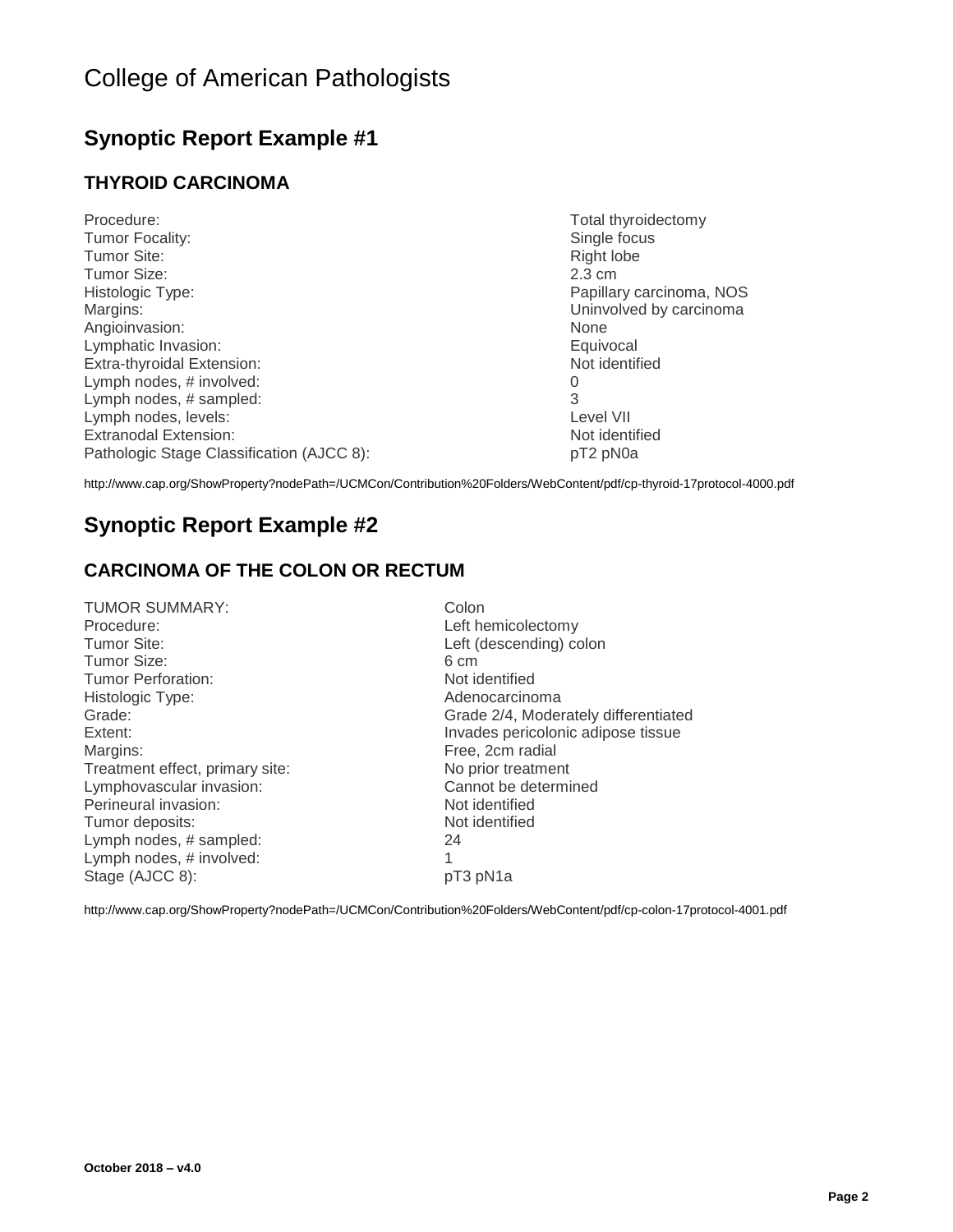### **Synoptic Report Example #3**

#### **CARCINOMA OF THE PROSTATE** *ADDED "|" TO IMPROVE NATURAL LANGUAGE PARSING*

| Procedure:                      | Radical Prostatectomy             |
|---------------------------------|-----------------------------------|
| Histologic type:                | Adenocarcinoma                    |
| Gleason primary pattern:        | Grade 4                           |
| Gleason secondary pattern:      | Grade 3                           |
| Gleason tertiary pattern:       | Not applicable                    |
| Gleason score:                  | Score 7                           |
| Grade group:                    | Group 3                           |
| Tumor size:                     | 100 mm                            |
| Extraprostatic extension:       | Not identified                    |
| Urinary bladder neck invasion:  | Not identified                    |
| Seminal vesicle invasion:       | Not identified                    |
| Margins:                        | Positive, focal, left posterior   |
| Treatment effect, primary site: | None                              |
| Regional lymph nodes:           | No lymph nodes submitted or found |
| Stage (AJCC 8):                 | mpT2 pNX                          |
|                                 |                                   |

<http://www.cap.org/ShowProperty?nodePath=/UCMCon/Contribution%20Folders/WebContent/pdf/cp-prostate-17protocol-4010.pdf>

### **Synoptic Report Example #4**

#### **CARCINOMA OF THE PROSTATE** *GRADES COMBINED ON TWO LINES*

| TUMOR SUMMARY:                  | Prostate, prostatectomy                          |
|---------------------------------|--------------------------------------------------|
| Procedure:                      | Radical Prostatectomy                            |
| $\mathsf{Type}$ :               | Adenocarcinoma                                   |
| Grade:                          | Gleason grade $3+4 = 7$ (Group 3)                |
| Gleason tertiary pattern:       | Not applicable                                   |
| Tumor size:                     | at least 1.1 cm as measured from the glass slide |
| Extraprostatic extension:       | None                                             |
| Urinary bladder neck invasion:  | <b>None</b>                                      |
| Seminal vesicle invasion:       | None                                             |
| Margins:                        | Positive, focal, left posterior                  |
| Treatment effect, primary site: | None                                             |
| Lymph nodes, # sampled:         | O                                                |
| Stage (AJCC 8):                 | mpT2 pNX                                         |

<http://www.cap.org/ShowProperty?nodePath=/UCMCon/Contribution%20Folders/WebContent/pdf/cp-prostate-17protocol-4010.pdf>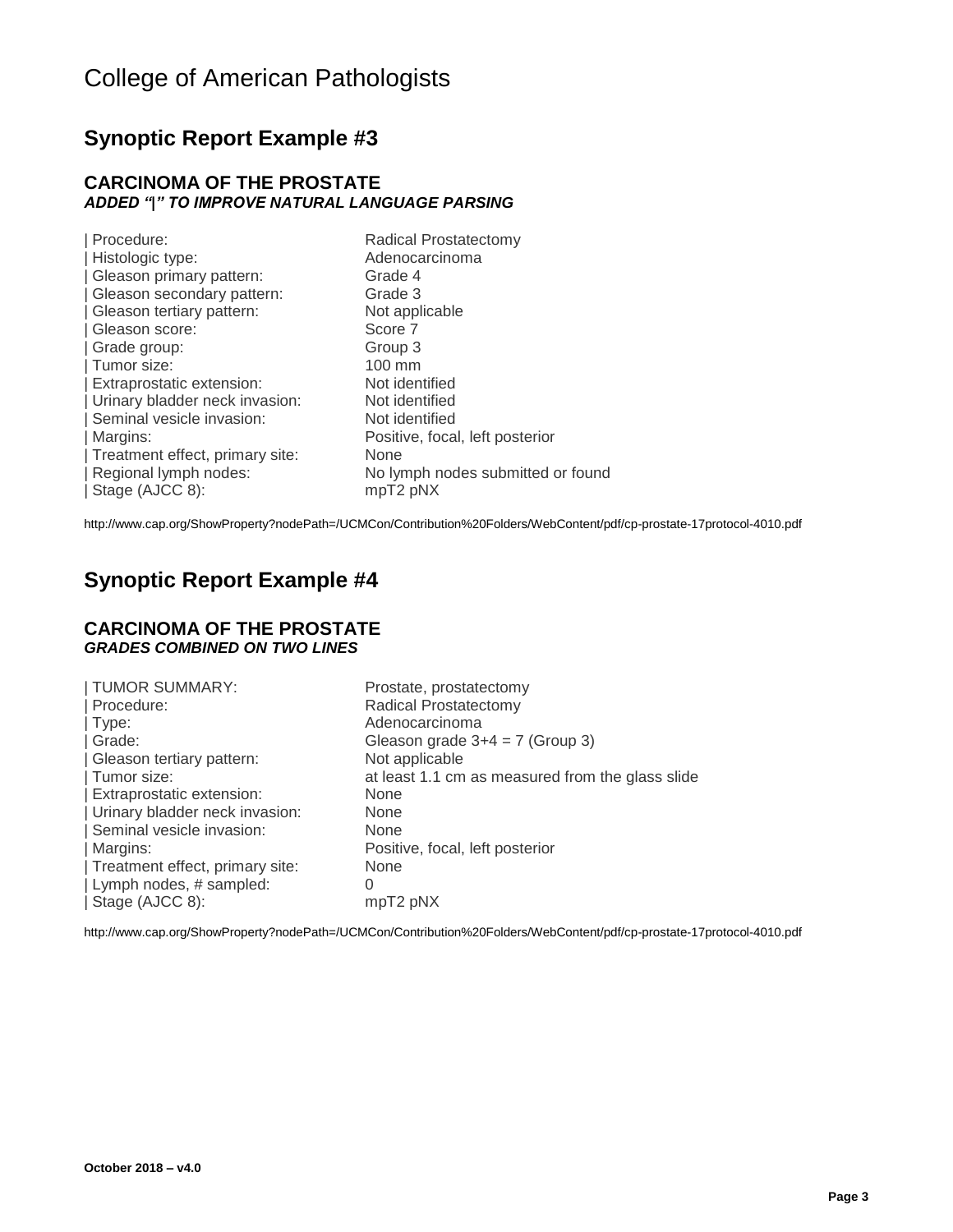### **Synoptic Report Example #5**

*This example combines specimen, laterality, and procedure on one line, as allowed*

#### **DUCTAL CARCINOMA IN SITU OF THE BREAST**

**Specimen, Laterality, Procedure:** Partial breast, right, excision without wire-guided localization **Estimated size of DCIS:** at least 380 mm **Histologic Type:** Ductal carcinoma in situ **Architectural Patterns:** Solid **Nuclear Grade:** Grade II (intermediate) **Necrosis**: Present, focal **Margins:** Margin(s) uninvolved by DCIS Distance from closest margin: 4 mm Specify closest margins: Superior **Regional Lymph Nodes:** No lymph nodes submitted or found **Pathologic Staging (pTNM)**  Primary Tumor (pT): pTis (DCIS) Regional Lymph Nodes (pN): pNX

<http://www.cap.org/ShowProperty?nodePath=/UCMCon/Contribution%20Folders/WebContent/pdf/cp-breast-dcis-17protocol-4000.pdf>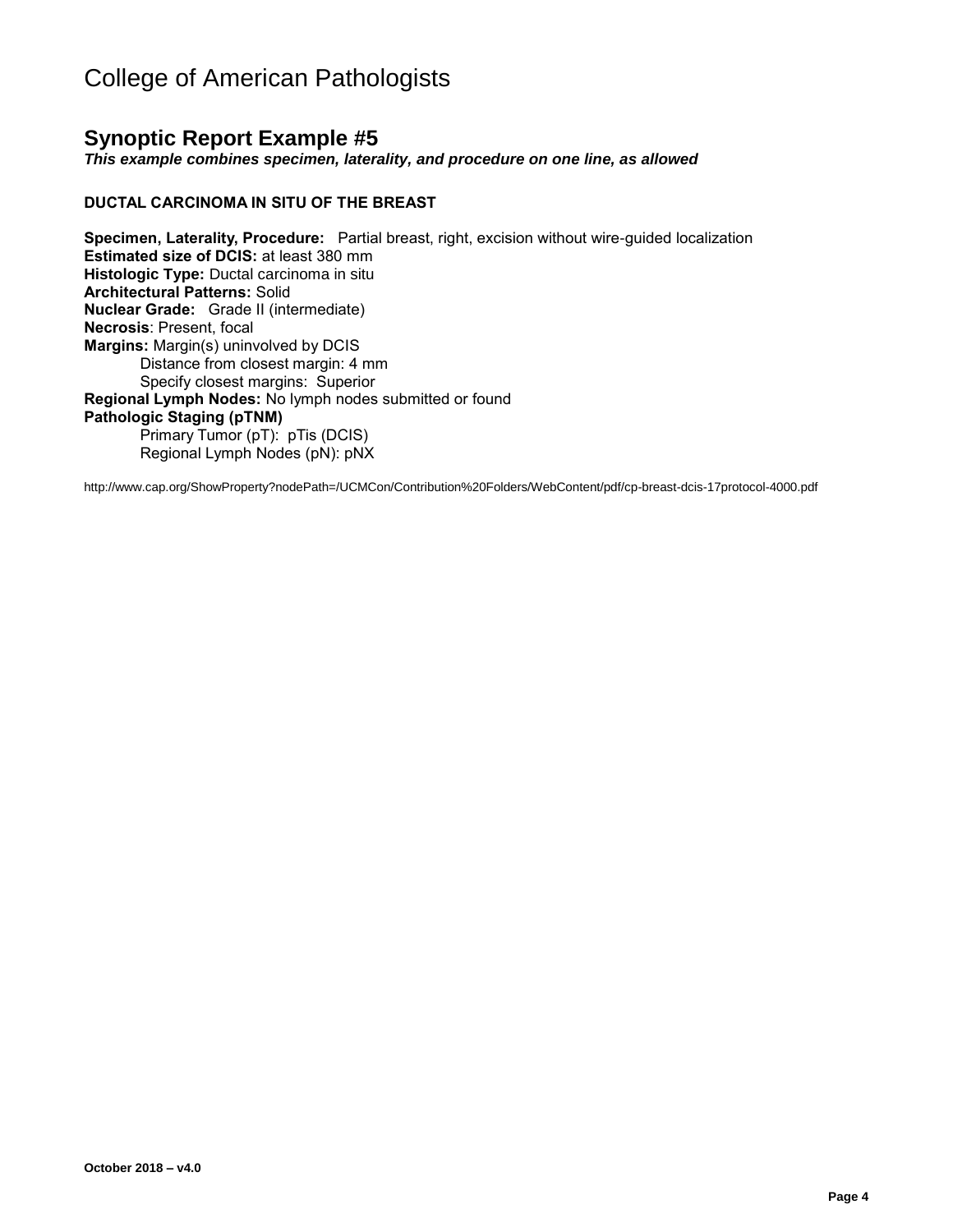### **Synoptic Report Example #6**

```
LEFT BREAST MASTECTOMY:
Procedure:
       Total mastectomy (including nipple and skin)
Specimen Laterality:
       Left
Tumor Size: 
       Greatest dimension of largest focus of invasion >1MM: 3.5 mm
Histologic Type:
       Invasive ductal carcinoma (no special type or otherwise specified)
Histologic Grade:
       Glandular (Acinar) / Tubular Differentiation:
               Score 2
       Nuclear Pleomorphisim:
               Score 1
       Mitotic Rate:
               Score 1
       Overall Grade:
               Grade 1
Tumor Focality:
       Single focus of invasive carcinoma
DCIS:
       No DCIS present in specimen
Invasive Carcinoma Margins:
       Margins uninvolved by invasive carcinoma
       Distance from closest margin: 25mm
       Closest Uninvolved Margin: Deep
Lymph Nodes:
       Uninvolved by tumor cells
       Total number of nodes examined (sentinel and nonsentinel): 13
       Number of sentinel lymph nodes examined: 3
Treatment Effect:
       No known presurgical therapy
Primary Tumor (pT):
       pT1a
Regional Lymph Nodes (pN):
       pN0
Estrogen and Progesterone Receptors:
       Previously performed
(HER2) ERBB2 Status:
       Previously performed
```
<http://www.cap.org/ShowProperty?nodePath=/UCMCon/Contribution%20Folders/WebContent/pdf/cp-breast-invasive-17protocol-4000.pdf>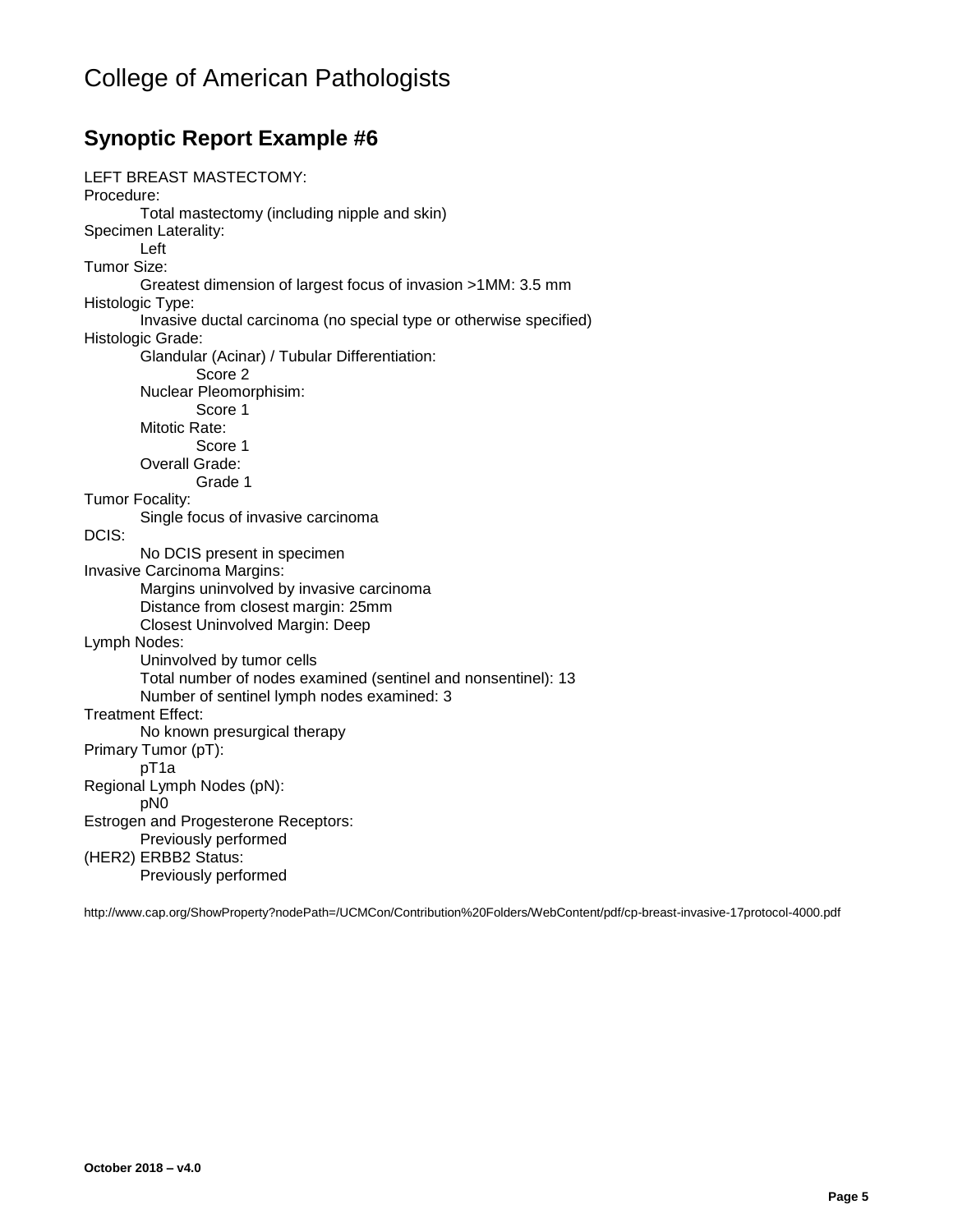### **Synoptic Report Example #7**

**Gastrointestinal Stromal Tumor (GIST)**

*This example uses the CAP Cancer Checklist, as allowed*

| Based on AJCC/UICC TNM, 8th edition                                                                                                                                                                                                                                      |
|--------------------------------------------------------------------------------------------------------------------------------------------------------------------------------------------------------------------------------------------------------------------------|
| <b>Procedure</b><br>Local excision<br>X Resection<br>Specify type (eg, partial gastrectomy): ____total gastrectomy______________<br>___ Metastasectomy<br>Not specified                                                                                                  |
| <b>Tumor Site</b><br>Not specified                                                                                                                                                                                                                                       |
| <b>Tumor Size</b><br>Greatest dimension: _5.3_ cm<br>*Additional dimensions: 4.8 x 4.5 cm<br>Cannot be determined (see "Comment")                                                                                                                                        |
| <b>Tumor Focality</b><br>_X_Unifocal<br>Multifocal<br>Specify number of tumors: _____                                                                                                                                                                                    |
| <b>HistologicSubtype</b><br>___ Gastrointestinal stromal tumor, spindle cell type<br>___ Gastrointestinal stromal tumor, epithelioid type<br>X Gastrointestinal stromal tumor, mixed<br>Gastrointestinal stromal tumor, other (specify): _______________________________ |
| <b>Mitotic Rate</b><br>Specify: $\_\_2$ /5 mm <sup>2</sup>                                                                                                                                                                                                               |
| *Necrosis<br>*_X_ Not identified<br>__ Present<br>*Extent: %<br>*___ Cannot be determined                                                                                                                                                                                |

#### **Histologic Grade**

- **EX:** Grade cannot be assessed
- $X_G = X_G = 61$ : Low grade; mitotic rate ≤5/5 mm<sup>2</sup>
- $\frac{1}{2}$  G2: High grade, mitotic rate > 5/5 mm<sup>2</sup>

#### **Risk Assessment**

- \_\_\_ None \_\_\_ Very low risk
- $X$  Low risk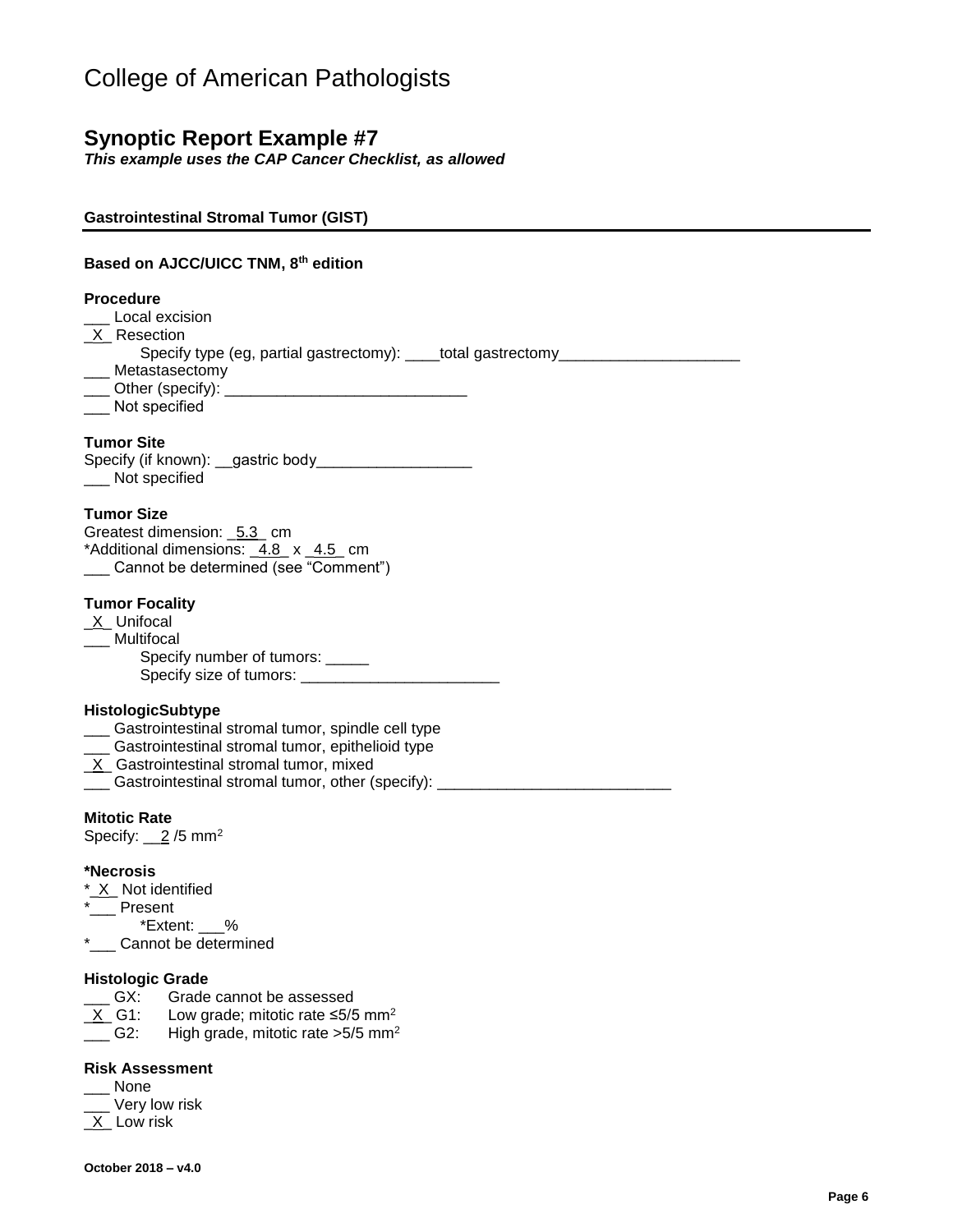| Moderate risk<br>$\frac{1}{2}$ High risk<br>___ Overtly malignant/metastatic<br>Cannot be determined ___ None |
|---------------------------------------------------------------------------------------------------------------|
| <b>Margins</b>                                                                                                |
| Cannot be assessed                                                                                            |
| _X_Uninvolved by GIST                                                                                         |
| Distance of tumor from closest margin (millimeters or centimeters): ___ mm or ___ cm                          |
| ___ Involved by GIST                                                                                          |
|                                                                                                               |
| Regional Lymph Nodes (Note D)                                                                                 |
| $X$ No lymph nodes submitted or found                                                                         |
|                                                                                                               |
| Lymph Node Examination (required only if lymph nodes are present in specimen)                                 |
| Number of Lymph Nodes Involved: _____                                                                         |
|                                                                                                               |
|                                                                                                               |
| Number of Lymph Nodes Examined: _____                                                                         |
| Number cannot be determined (explain):                                                                        |

#### **Pathologic Stage Classification (pTNM, AJCC 8th Edition) (Note G)**

*Note: Reporting of pT, pN, and (when applicable) pM categories is based on information available to the pathologist at the time the report is issued. Only the applicable T, N, or M category is required for reporting; their definitions need not be included in the report. The categories (with modifiers when applicable) can be listed on 1 line or more than 1 line.*

#### TNM Descriptors (required only if applicable) (select all that apply)

- \_\_\_ m (multiple)
- \_\_\_ r (recurrent)
- \_\_\_ y (posttreatment)

#### Primary Tumor (pT)

- \_\_\_ pTX: Primary tumor cannot be assessed<br>\_\_\_ pT0: No evidence of primary tumor
- \_\_\_ pT0: No evidence of primary tumor<br>\_\_\_ pT1: Tumor 2 cm or less
- Tumor 2 cm or less
- \_\_\_ pT2: Tumor more than 2 cm but not more than 5 cm
- $\underline{X}$  pT3: Tumor more than 5 cm but not more than 10 cm<br>  $\underline{\hspace{1cm}}$  pT4: Tumor more than 10 cm in greatest dimension
- Tumor more than 10 cm in greatest dimension

#### Regional Lymph Nodes (pN) (Note D)

- $X$  pN0: No regional lymph node metastasis or unknown lymph node status
- \_\_\_ pN1: Regional lymph node metastasis

#### Distant Metastasis (pM) (Note D) (required only if confirmed pathologically in this case)

\_\_\_ pM1: Distant metastasis

Specify site(s), if known: \_\_\_\_\_\_\_\_\_\_\_\_\_\_\_\_\_\_\_\_\_

#### **+ Additional Pathologic Findings**

+ Specify: \_\_\_\_\_\_\_\_\_\_\_\_\_\_\_\_\_\_\_\_\_\_\_\_\_\_\_\_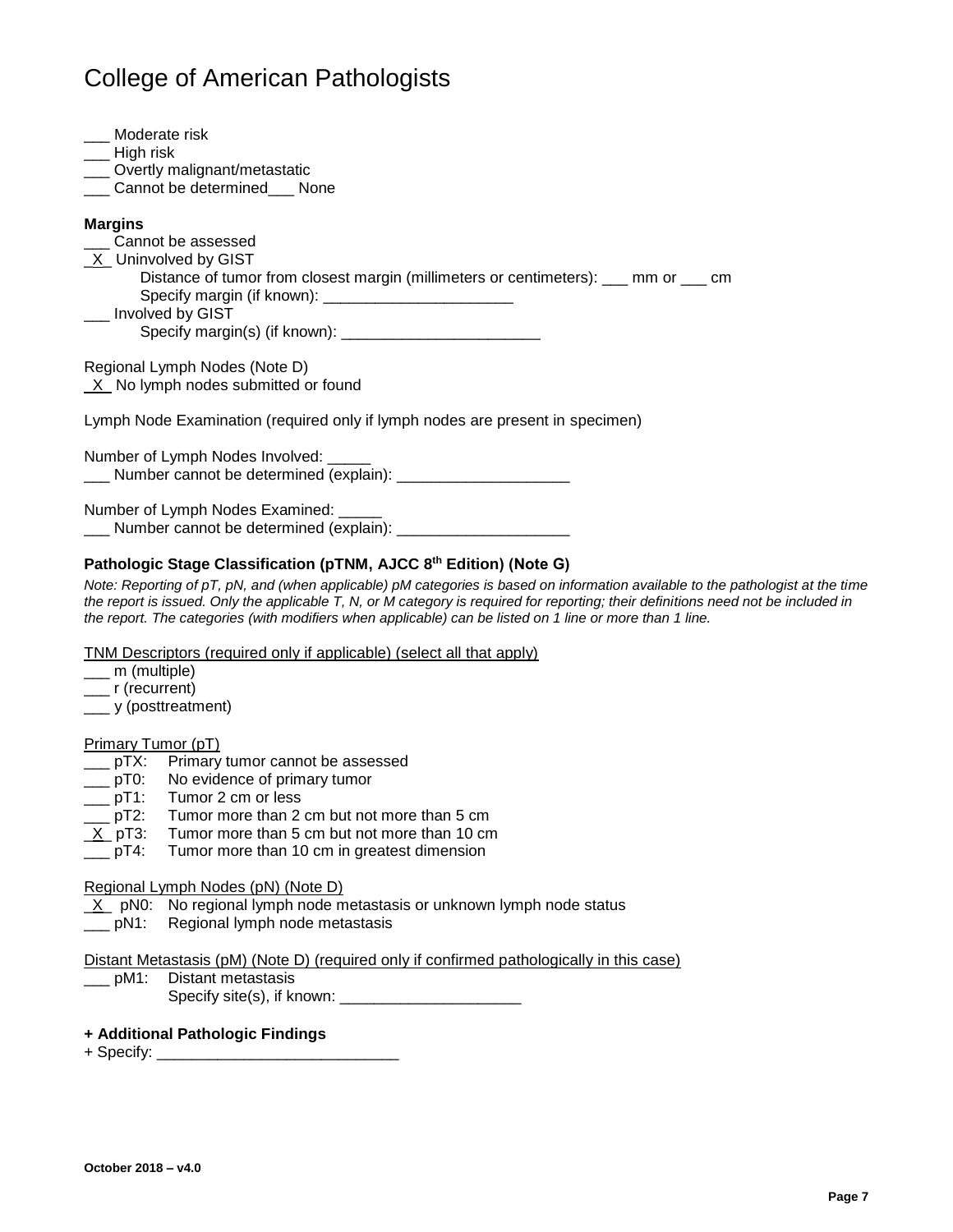#### **Ancillary Studies (Note E)**

*Note: For molecular genetic and further immunohistochemical study reporting, the CAP GIST Biomarker Template should be used. Pending biomarker studies should be listed in the Comments section of this report.*

| Immunohistochemical Studies<br>_X_ KIT (CD117)<br>X Positive<br>__ Negative<br>$\sim$ DOG1 (ANO1)<br>____ Positive                                                                                                                          |
|---------------------------------------------------------------------------------------------------------------------------------------------------------------------------------------------------------------------------------------------|
| __ Negative<br>___ Other (specify): ______________________________<br>Pending<br>Not performed                                                                                                                                              |
| + Molecular Genetic Studies (eg, KIT, PDGFRA, BRAF, SDHA/B/C/D, or NF1 mutational analysis)<br>+ ___ Submitted for analysis; results pending<br>+ __ Performed<br>+ ___ Not performed                                                       |
| + Preresection Treatment (select all that apply)<br>+___ No known preresection therapy<br>+____ Systemic therapy performed (specify type): _______________________________<br>+___ Therapy performed, type not specified<br>+ Not specified |
| <b>Treatment Effect (Note F)</b><br>$X$ No known presurgical therapy<br>Not identified<br>_ Present<br>+ Specify percentage of viable tumor: ___%<br>Cannot be determined                                                                   |

#### **+ Comment(s)**

<http://www.cap.org/ShowProperty?nodePath=/UCMCon/Contribution%20Folders/WebContent/pdf/cp-gist-17protocol-4001.pdf>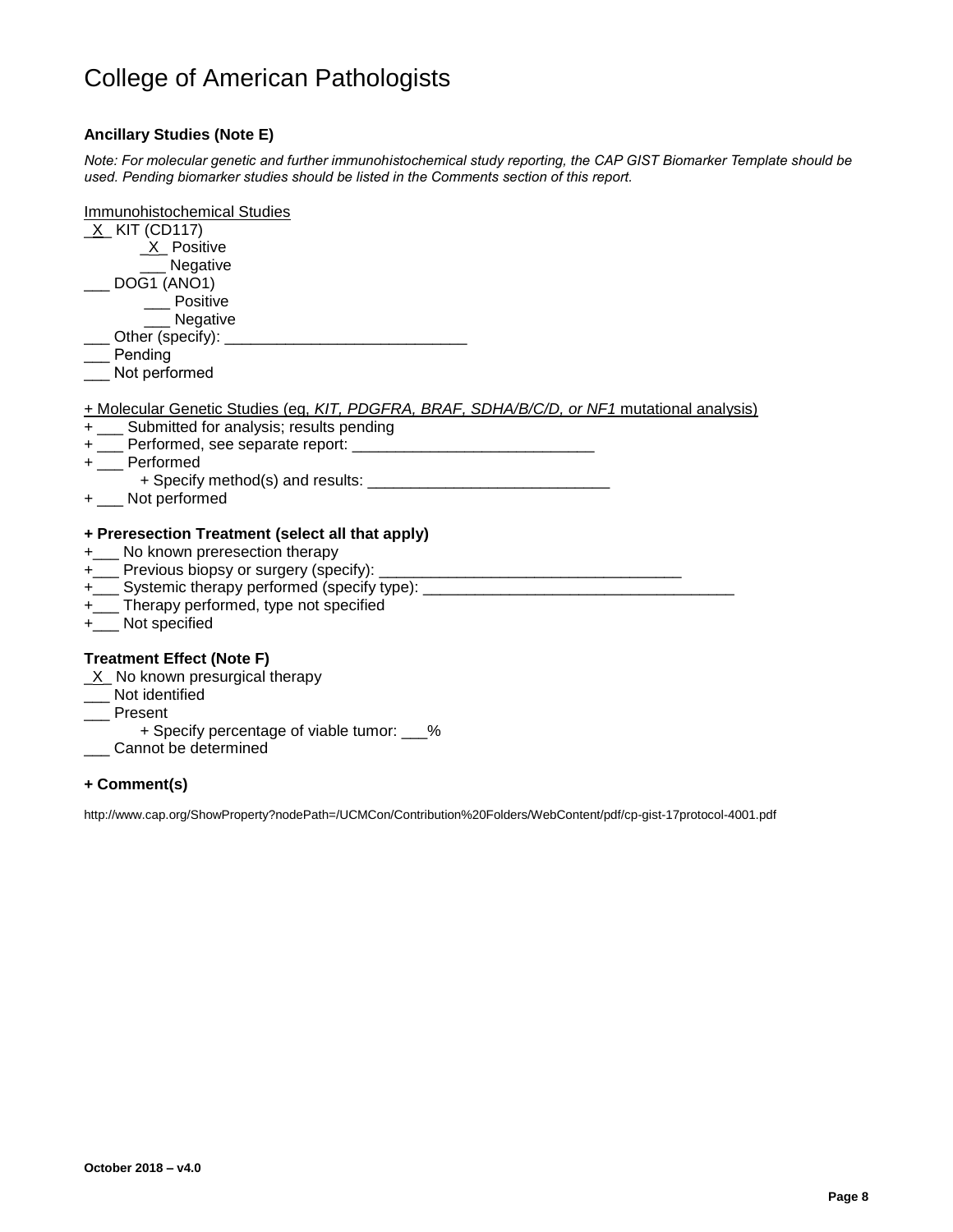### **Unacceptable Synoptic Report Example #8**

### **COLON**

Diagnosis:

Colon, right hemicolectomy: Invasive adenocarcinoma, 3.4 x 3.0 cm involving muscularis propria All margins negative No lymphatic invasion No metastatic tumor identified

### **NOT ACCEPTABLE AS SYNOPTIC STYLE REPORTING: NOT ALL ELEMENTS ARE PRESENT AND DIAGNOSTIC PARAMETER PAIR IS ABSENT**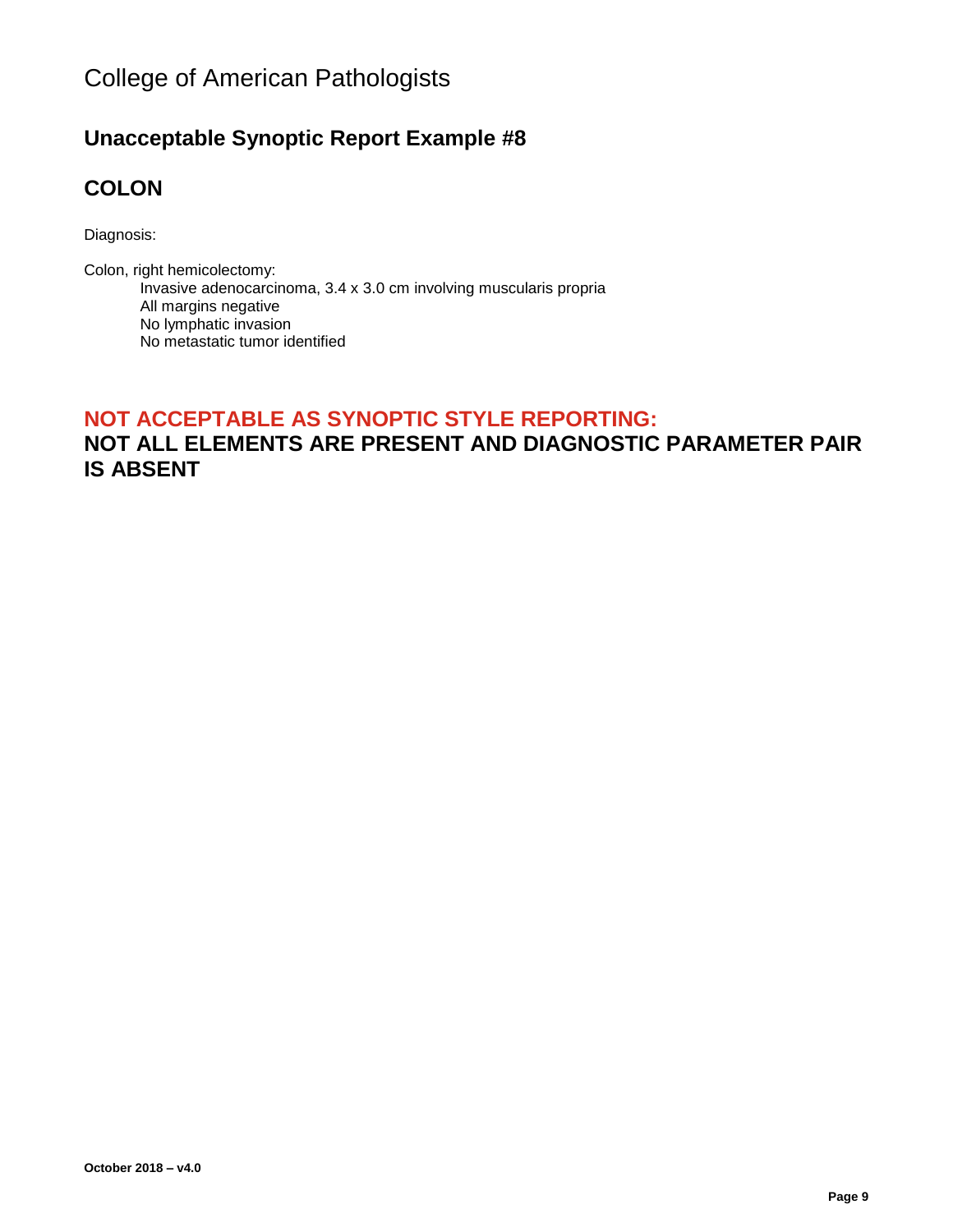### **Unacceptable Synoptic Report Example #9**

### **Kidney**

Diagnosis:

#### **Kidney, Left (Radical Nephrectomy):**

Clear cell adenocarcinoma, Furhman nuclear grade 3, 8.3 cm, unifocal involving upper pole of kidney and extending into the renal vein with the renal vein margin positive. Sarcomatoid features not identified.

No lymph nodes submitted, adrenal gland uninvolved, lymphatic invasion present, no venous large vessel invasion, pT3, Nx. No significant pathologic alterations identified.

# **NOT ACCEPTABLE AS SYNOPTIC STYLE REPORTING:**

### **ALTHOUGH ALL REQUIRED ELEMENTS ARE PRESENT, DIAGNOSTIC PARAMETER PAIR IS ABSENT**